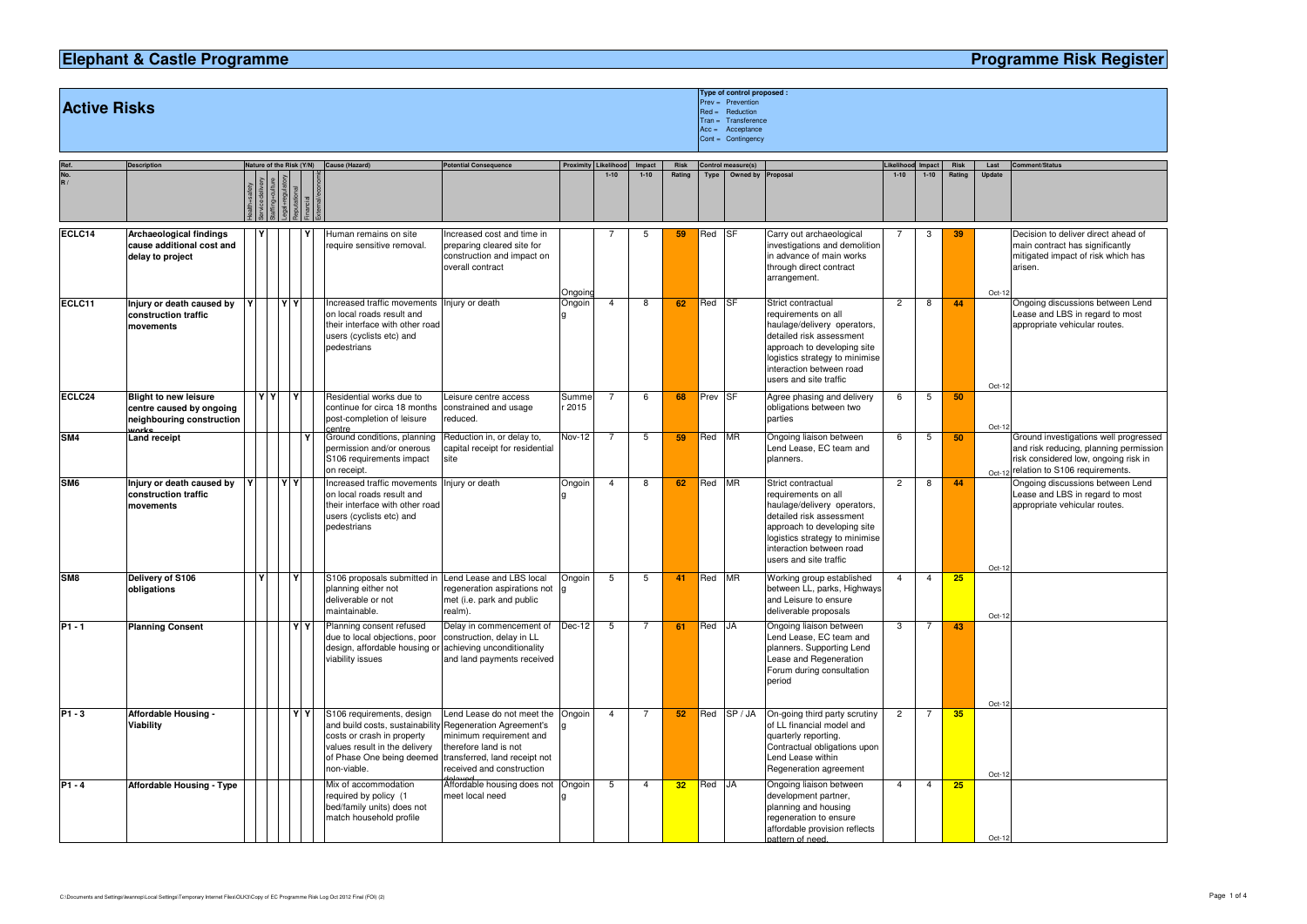|                   | <b>Description</b>                                            | Nature of the Risk (Y/N) |     | Cause (Hazard)                                                                                                                                                     | <b>Potential Consequence</b>                                                                                                                                                                                                                       | Proximity Likelihood |                | Impact         | <b>Risk</b> |               | Control measure(s)              |                                                                                                                                                                                                                                                                                                                                                                 | Likelihood Impact |                | Risk   | Last     | Comment/Status                                                                                                                                                                                                                               |
|-------------------|---------------------------------------------------------------|--------------------------|-----|--------------------------------------------------------------------------------------------------------------------------------------------------------------------|----------------------------------------------------------------------------------------------------------------------------------------------------------------------------------------------------------------------------------------------------|----------------------|----------------|----------------|-------------|---------------|---------------------------------|-----------------------------------------------------------------------------------------------------------------------------------------------------------------------------------------------------------------------------------------------------------------------------------------------------------------------------------------------------------------|-------------------|----------------|--------|----------|----------------------------------------------------------------------------------------------------------------------------------------------------------------------------------------------------------------------------------------------|
| Ref.<br>No.<br>R/ |                                                               |                          |     |                                                                                                                                                                    |                                                                                                                                                                                                                                                    |                      | $1 - 10$       | $1 - 10$       | Rating      | Type          | Owned by Proposal               |                                                                                                                                                                                                                                                                                                                                                                 | $1 - 10$          | $1 - 10$       | Rating | Update   |                                                                                                                                                                                                                                              |
| $PI - 5$          | <b>Affordable Housing -</b><br>Affordability                  |                          |     | Affordable housing is<br>deemed unaffordable for<br>people on housing list                                                                                         | Objections to planning<br>application on grounds that<br>housing is viewed as not<br>meeting the needs of<br>residents and criticism that<br>E&C regeneration would not<br>achieve mixed community<br>objectives. Potential delays<br>to programme | Ongoin               | 8              | 6              | 75.         | Red JA        |                                 | Robust scrutiny of viability by<br>independent district valuer<br>through planning process.<br>Process to identify RSL<br>partner with best financial<br>offer. Ensure that family units<br>are provided at target rents.<br>Minimise rent rises for 1 & 2<br>bed units.                                                                                        | - 6               | -4             | 40     | Oct-12   |                                                                                                                                                                                                                                              |
| P1 - 7            | <b>Grant timescales</b>                                       |                          |     | Delay in planning,<br>construction and completior<br>pf Phase One means<br>housing grant deadline of<br>Mar 2015 is missed.                                        | Scheme unable to proceed                                                                                                                                                                                                                           | Ongoin               | $5^{\circ}$    | 10             | 85          | Red <b>JA</b> |                                 | <b>E&amp;C team supporting Lend</b><br>Lease during planning<br>process and reducing<br>possibility of planning being<br>deferred or refused.<br>Separate planning<br>application for demolition<br>submitted so that remaining<br>demo works can commence<br>immediately.                                                                                      |                   |                | 35     | $Oct-12$ | Prior approval to demolish application<br>to be submitted during October in<br>order to secure planning and<br>commence demolition works in<br>January.                                                                                      |
| $D - 1$           | <b>Vacant Possession</b>                                      |                          | YYY | CPO is delayed                                                                                                                                                     | LBS unable to provide LL<br>with a vacant site, demolition<br>and construction delayed,<br>and potential justification for<br>Lend Lease to withdraw from<br>the scheme.                                                                           | $Jun-13$             | $\overline{2}$ | 9              | 54          |               | Red SP / JA                     | Robust legal procedure &<br>advice from Counsel ahead<br>of CPO process. LBS issued<br>CPO notice in August 2012.<br>On-going liaison with<br>remaining leaseholders living<br>on estate to assist with<br>finding alternative<br>accomodation. Demolition<br>phasing altered in order to<br>proceed with works safely<br>whilst residents remain on<br>estate. | $\overline{2}$    | -5             | 20     | Oct-12   |                                                                                                                                                                                                                                              |
| $D - 2$           | <b>Community Safety</b>                                       |                          | YY  | Significant crime or incident<br>occurs on the estate during<br>the decant period                                                                                  | Significant negative publicity, On-<br>increased security costs to<br>maintain a safe estate during<br>remaining decant period.<br>Legal action taken against<br>Council                                                                           | going                | $\overline{7}$ | 8              | 83          |               | Red JA / MR<br>Housing<br>Dept. | Continual security presence<br>on the estate, close working<br>relationship with housing &<br>community safety team.<br>Vacant premises and blocks<br>secured immediately.<br>Security fence erected<br>around phase one and two                                                                                                                                | $5^{\circ}$       | 8              | 70     | Oct-12   | Riased walkways closed off in Sept 12<br>following emergency footway closure<br>notice. Signage installed throughout<br>estate advising of closure. Planning<br>application for security fence being<br>prepared.                            |
| $D - 8$           | Procurement                                                   |                          |     | The procurement of the<br>demoliton contractor is<br>delayed or tender prices<br>received are much greater<br>than expected. Procurement<br>process is challenged. | Delay in commencement of<br>the demolition. Southwark<br>need to forward fund a<br>greater amount in order for<br>Lend Lease to commence<br>demolition.                                                                                            | On-<br>going         | 5              | 7              | 61          | Red JA        |                                 | Regular liaison with Lend<br>Lease regarding<br>procurement of demolition.<br>Monthly agreements about<br>agreed expenditure profiling.<br>5 leading companies invited<br>to tender.                                                                                                                                                                            | 3                 |                | 43     | Oct-12   | Delays in agreeing the demolition<br>management agreement with Lend<br>Lease due to delays in lawyers feeding<br>comments back and forth. Potential<br>risk of approval to demolish being in<br>place ahead of contractor being<br>selected. |
| $MP - 4$          | <b>Primary Conditions of</b><br><b>Regeneration Agreement</b> |                          |     | <b>Failure to satisfy primary</b><br>conditions in agreement                                                                                                       | <b>Financial loss and scheme</b><br>not proceeding                                                                                                                                                                                                 | Ongoin               | $-4$           | 8              |             | Red JA        |                                 | Robust monitoring at<br>management board and<br>close partnership working.                                                                                                                                                                                                                                                                                      | -3-               | -7             |        | Oct-12   |                                                                                                                                                                                                                                              |
| $MP - 5$          | <b>Affordable Housing -</b><br><b>Social Housing Grant</b>    | $\mathbf{v}$             | YY  | Reduction in social housing<br>grant.                                                                                                                              | Non-delivery of affordable<br>housing target                                                                                                                                                                                                       | Ongoin               | 6              | $\overline{7}$ | 69          | Red JA        |                                 | Early delivery of affordable<br>housing as part of the<br>rehousing programme<br>Minimum contract<br>requirements for Lend Lease<br>to provide social housing on<br>the Heygate<br>Close working with HCA,<br>government and RPs to<br>ensure E&C is prioritised                                                                                                | $\overline{4}$    | $\overline{7}$ | 52     | Oct-12   |                                                                                                                                                                                                                                              |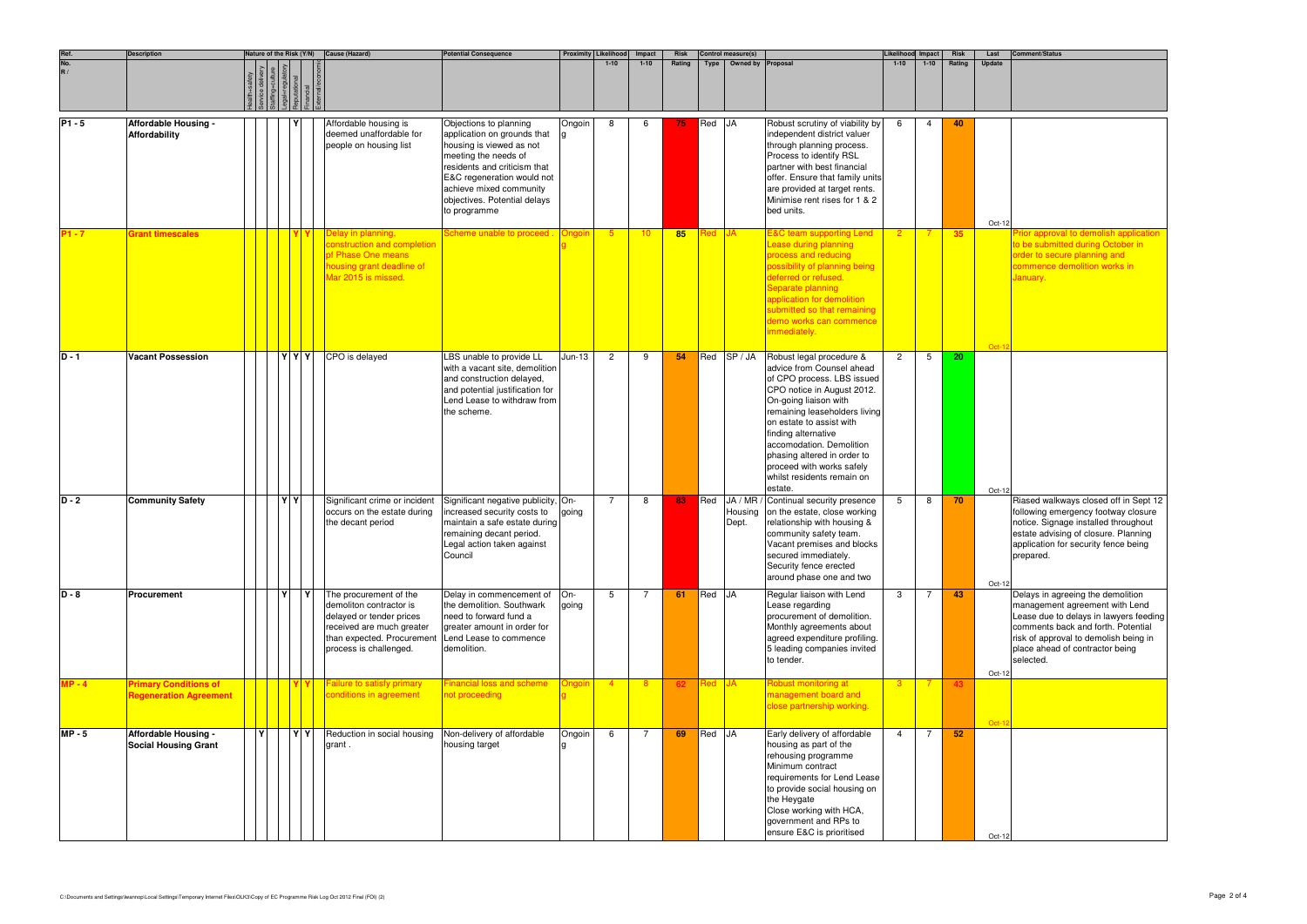|                                          | <b>Description</b>                                                 | Nature of the Risk (Y/N)<br>Cause (Hazard) |             |  |  |     |                                                                                                                                                                                       | <b>Potential Consequence</b>                                                                                                                                                                                  | Proximity Likelihood | Impact         | <b>Risk</b> |                 | Control measure(s) |                   | Likelihood Impact                                                                                                                                                                                                                                                       |                | Risk           | Last   | <b>Comment/Status</b> |                                                                                       |
|------------------------------------------|--------------------------------------------------------------------|--------------------------------------------|-------------|--|--|-----|---------------------------------------------------------------------------------------------------------------------------------------------------------------------------------------|---------------------------------------------------------------------------------------------------------------------------------------------------------------------------------------------------------------|----------------------|----------------|-------------|-----------------|--------------------|-------------------|-------------------------------------------------------------------------------------------------------------------------------------------------------------------------------------------------------------------------------------------------------------------------|----------------|----------------|--------|-----------------------|---------------------------------------------------------------------------------------|
| Ref.<br>No.<br>$\overline{\mathbf{R}}$ / |                                                                    |                                            |             |  |  |     |                                                                                                                                                                                       |                                                                                                                                                                                                               |                      | $1 - 10$       | $1 - 10$    | Rating          | Type               | Owned by Proposal |                                                                                                                                                                                                                                                                         | $1 - 10$       | $1 - 10$       | Rating | Update                |                                                                                       |
| $MP - 6$                                 | Affordable Housing -<br>redefinition                               |                                            |             |  |  |     | Statutory redefinition of what Redefinition causes<br>constitutes affordable<br>housing                                                                                               | affordable housing target not g<br>to be met                                                                                                                                                                  | Ongoin               | 5              | 7           | 61              | Red JA             |                   | Early delivery of affordable<br>housing as part of the<br>rehousing programme<br>Close working with HCA and<br>government in order to<br>aniticpate any changes and<br>proactively mitigate<br>Locally apdopted valid<br>policies interpreting national<br>requirements | $\overline{4}$ | 6              | 42     | Oct-12                |                                                                                       |
| $MP - 7$                                 | Affordable Housing - non<br>viability                              |                                            | $\mathbf v$ |  |  | YY  | Economic climate impact on<br>viability of phases post<br>unconditionality of<br><b>Regeneration Agreement</b>                                                                        | Delay in delivery of Heygate<br>phases. Delay in delivery of<br>additional affordable<br>housing.                                                                                                             | Ongoin               | $\overline{7}$ | -6          | 68              | Red JA             |                   | Early delivery of affordable<br>housing as part of the<br>rehousing programme<br>Robust scrutiny of viability by<br>independent district valuer.<br>Contractual obligations upon<br>Lend Lease within<br>Regeneration agreement                                         | -6             | $5^{\circ}$    | 50     | Oct-12                |                                                                                       |
| $MP - 8$                                 | <b>Affordable Housing - Type</b>                                   |                                            |             |  |  | YY  | Mix of accommodation<br>required by policy (1<br>bed/family units) does not<br>match household profile                                                                                | Affordable housing does not<br>meet local need                                                                                                                                                                | Ongoin               | 5              | 4           | 32 <sub>2</sub> | Red JA             |                   | Ongoing liaison between<br>development partner,<br>planning and housing<br>regeneration to ensure<br>affordable provision reflects<br>pattern of need.                                                                                                                  | 4              | $\overline{a}$ | 25     | Oct-12                |                                                                                       |
| $MP - 9$                                 | Affordable Housing -<br><b>Affordability</b>                       |                                            | $\mathbf v$ |  |  | YY  | Affordable housing is<br>perceived as being<br>unaffordable.                                                                                                                          | Housing criticised for not<br>meeting the need of<br>residents and E&C does not<br>achieve mixed community<br>objectives. Objections to<br>planning application and<br>delay to programme.                    | Ongoin               | 8              | 6           | 75 <sub>1</sub> | Red JA             |                   | Direction of off site affordable<br>contributions into<br>programme<br>Facilitating grant discussions<br>between development<br>partner and HCA<br>Robust scrutiny of viability by<br>independent district valuer.                                                      |                | 6              | 68     | Oct-12                |                                                                                       |
| <b>MP-10</b>                             | Affordable Housing - right<br>of return                            |                                            | IY.         |  |  | YY  | Affordable units delivered do Southwark does not meeting Ongoin<br>with right to return                                                                                               | not meet the needs of those obligations to former tenants g                                                                                                                                                   |                      | 5              | 5           | 41              | Red JA             |                   | Prioritisation of right to return<br>tenants during nomination<br>process<br>Ongoing review of affordable<br>housing types and mix                                                                                                                                      | 4              | $\overline{4}$ | 25     | Oct-12                |                                                                                       |
| <b>MP-11</b>                             | Affordable Housing -<br><b>Phasing</b>                             |                                            | l۷l         |  |  | Y Y | Affordable units are phased Non-delivery of affordable<br>and under delivery in early<br>phases causes eventual non-<br>delivery in required 25% level<br>overall.                    | housing target                                                                                                                                                                                                | Ongoin               | $\overline{4}$ | 5           | 33 <sub>o</sub> | Red JA             |                   | Robust monitoring and<br>ongoing review of delivery<br>strategy via RA contractual<br>requirements<br>Viability scrutiny to ensure<br>maximum delivery in every<br>scheme<br>Investigation of<br>supplementation through<br>direct delivery                             | 2              | 5              | 20     |                       |                                                                                       |
| <b>MP-13</b>                             | <b>Planning consent</b>                                            |                                            |             |  |  |     | Planning consent refused<br>due to local objections, poor   construction, delay in LL<br>design, affordable housing or achieving unconditionality<br>viability issues                 | Delay in commencement of<br>and land payments received                                                                                                                                                        | $Dec-12$             | 5              | -7          | 61              | Red JA             |                   | Ongoing liaison between<br>Lend Lease, EC team and<br>planners. Supporting Lend<br>Lease and Regeneration<br>Forum during consultation<br>period                                                                                                                        | 3              | $\overline{7}$ | 43     | Oct-12                |                                                                                       |
| $SC - 1$                                 | <b>Redevelopment of existing</b><br><b>E&amp;C Shopping Centre</b> |                                            |             |  |  |     | Y St. Modwens do not bring<br>forward the redevelopment of and Castle continues to be<br>the shopping centre and key blighted by unattractive<br>strategic site is not<br>regenerated | Central area of the Elephant Ongoing<br>shopping centre. Works to<br>increase the capacity of the<br>LUL station cannot progress.<br>Impacts on ability to meet<br>housing, retail space and<br>iobs targets. |                      |                |             | 70              | Red                | JA / SP           | Development Agreement in<br>place with St. Modwen,<br>Regen Agreement in place<br>with Lend Lease. Clear policy<br>advice in place regarding<br>strateigc transport<br>contributions.                                                                                   |                |                | 53     | Oct-12                | On-going liaison with St. Modwens on<br>their proposals for redevelopment of<br>site. |